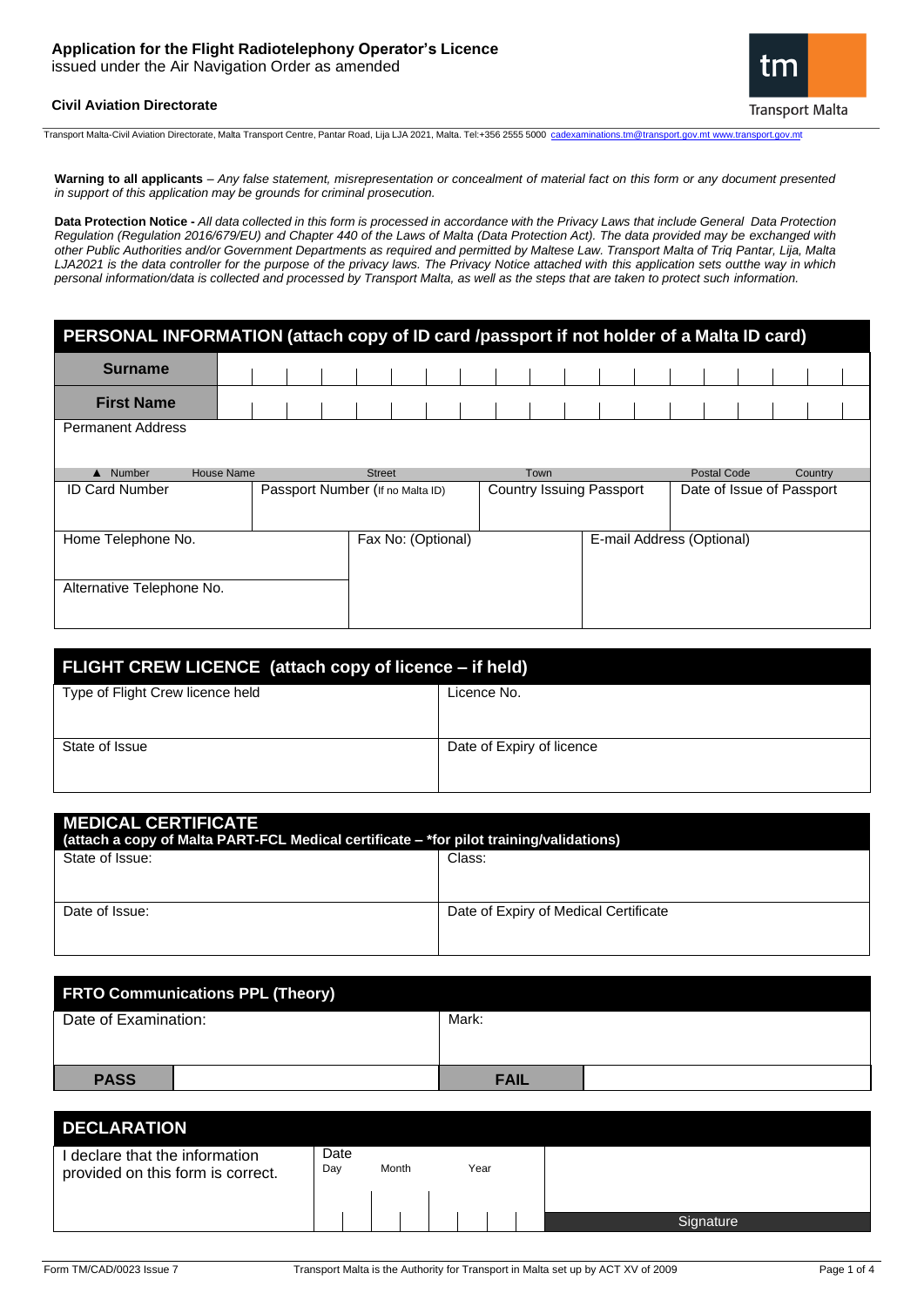# **Application for the Flight Radiotelephony Operator's Licence**

issued under the Air Navigation Order as amended

## **Civil Aviation Directorate**



Transport Malta-Civil Aviation Directorate, Malta Transport Centre, Pantar Road, Lija LJA 2021, Malta. Tel:+356 2555 5000 [cadexaminations.tm@transport.gov.mt](mailto:cadexaminations.tm@transport.gov.mt) [www.transport.gov.mt](http://www.transport.gov.mt/)

| RTF PRACTICAL TEST REPORT                                                               |                                                                                                                                                                      | Test Date:            |                            |  |  |  |
|-----------------------------------------------------------------------------------------|----------------------------------------------------------------------------------------------------------------------------------------------------------------------|-----------------------|----------------------------|--|--|--|
| Candidate:                                                                              | Centre:                                                                                                                                                              |                       |                            |  |  |  |
| Ref No:                                                                                 |                                                                                                                                                                      | Examiner:             |                            |  |  |  |
| Address:                                                                                |                                                                                                                                                                      | Exam:                 |                            |  |  |  |
|                                                                                         |                                                                                                                                                                      | Written Ser No:       |                            |  |  |  |
|                                                                                         |                                                                                                                                                                      | Practical No:         |                            |  |  |  |
| Tel No:                                                                                 |                                                                                                                                                                      |                       |                            |  |  |  |
|                                                                                         |                                                                                                                                                                      | <b>PRACTICAL TEST</b> |                            |  |  |  |
| Questions:                                                                              | 1. Use of Test equipment<br>2. Direction Finding<br>3. Transponder codes<br>4. Low fuel<br>5.<br>6.                                                                  |                       |                            |  |  |  |
| Airfield Departure:                                                                     | Departure Information<br>Request<br>Read Back RW/QFE/QNH<br>Taxi<br>Departure<br><b>Conditional Clearance</b><br>After Departure Call                                |                       |                            |  |  |  |
| Position Report:<br>Required at turning point<br>(at least one minute to be<br>correct) | Aircraft Identification<br>Position<br>Time<br>Level<br><b>Next Position</b><br><b>ETA</b>                                                                           |                       |                            |  |  |  |
| <b>MATZ Penetration/Radar</b><br>Service<br>(Call 15 min or 5 Min minimum)              | Call-Sign<br>Aircraft Type<br>Position<br>Heading<br>Level<br>Intentions                                                                                             |                       |                            |  |  |  |
| Distress/ Urgency Call<br>(May be a Rely)                                               | MAYDAY x3 or PAN PAN x3<br><b>Station Address</b><br>Call-Sign<br>Aircraft Type<br>Nature of Emergency<br>Intentions<br>Position- Hdg- Level<br>Pilot Qual/A.O. info |                       |                            |  |  |  |
| Airfield Arrival:                                                                       | Initial Call- Pos'n- ETA-<br>Request<br>Weather/ Airfield Information<br>Control Zone- SVFR<br>Read back RW - QNH<br>Circuit Join<br>Go-Around/Hold/Divert<br>Taxi   |                       |                            |  |  |  |
| Summary:                                                                                |                                                                                                                                                                      |                       | <b>Examiner Signature:</b> |  |  |  |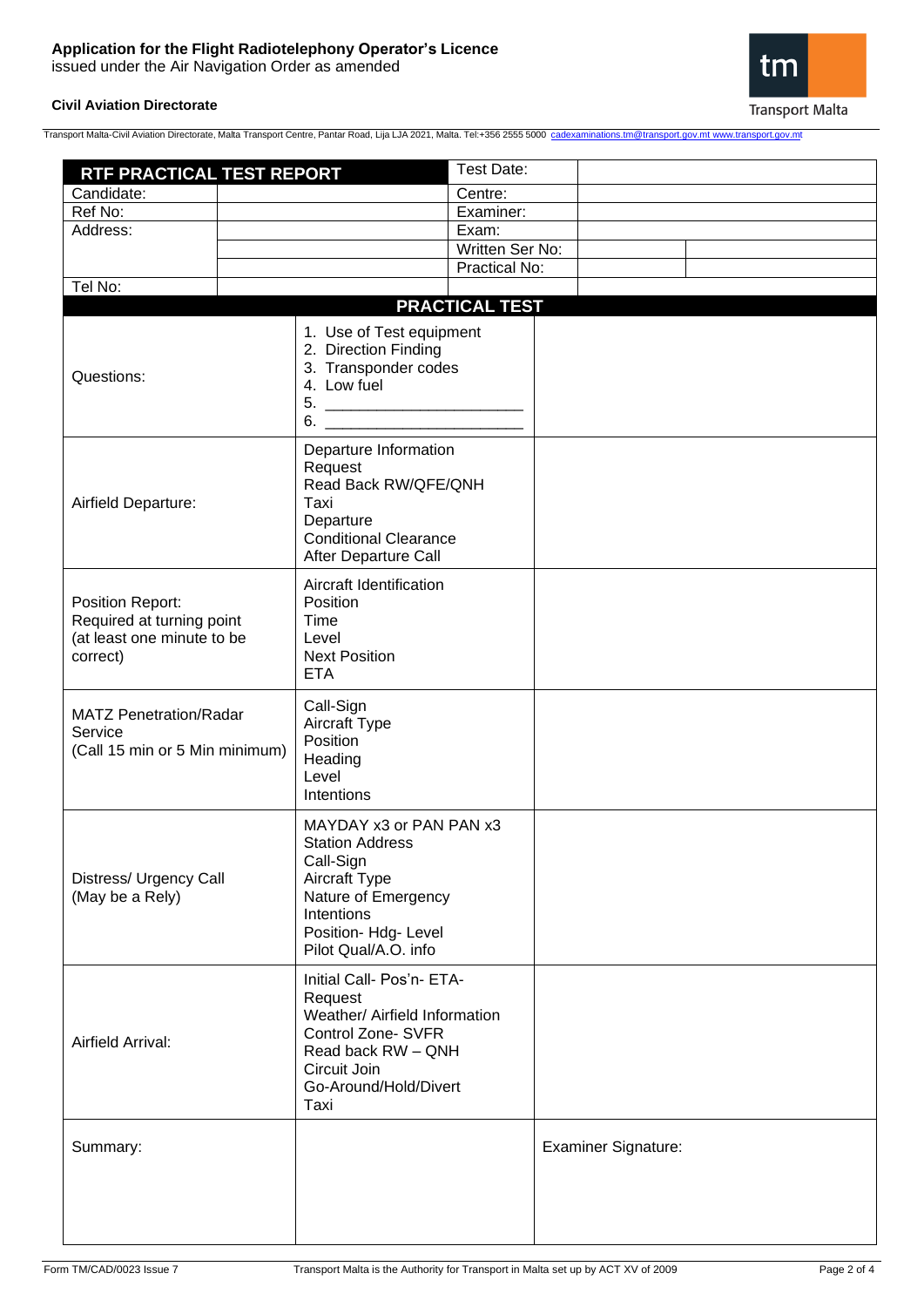# **Application for the Flight Radiotelephony Operator's Licence**

issued under the Air Navigation Order as amended

## **Civil Aviation Directorate**



Transport Malta-Civil Aviation Directorate, Malta Transport Centre, Pantar Road, Lija LJA 2021, Malta. Tel:+356 2555 5000 [cadexaminations.tm@transport.gov.mt](mailto:cadexaminations.tm@transport.gov.mt) [www.transport.gov.mt](http://www.transport.gov.mt/)

| FRTO Practical Test (*Pass in theory paper required)<br><b>RFT Route:</b><br>Date of Examination:<br>End Time:<br>Start Time:<br>Location:<br><b>PASS</b><br><b>FAIL</b><br>Name of Examiner (CAPITAL LETTERS)<br><b>Examiner's Authorisation Number:</b><br>Signature of Examiner:<br>Date of Signature:<br><b>NOTIFICATION OF FAILURE</b><br>Candidate's Acknowledgement:<br>A. I understand that I have failed the FRTO Practical examination.<br>B. I understand that I may not exercise the privileges of an FRTO licence until the successful<br>completion of training and a further examination.<br>Any person who has failed any test or examination which he/she is required to pass before he/she is granted or may exercise the privileges of<br>a personal licence may, within 14 days of being notified of his/her failure, request that the Director of Civil Aviation determines whether the<br>test or examination was properly conducted. Mere dissatisfaction with the result is not sufficient reason for appeal.<br>When completed send this form to:<br><b>TRANSPORT MALTA</b><br>Telephone: (356) 2555 5000<br><b>Civil Aviation Directorate,</b><br><b>Personnel Licensing Section,</b><br>Malta Transport Centre, Pantar Road,<br>Lija LJA 2021, Malta Malta.<br>FOR OFFICAL USE ONLY - FRTO Issue<br>Pilot licence<br>ID card / Passport<br><b>Medical Certificate</b> | TO BE COMPLETED BY EXAMINER |  |
|--------------------------------------------------------------------------------------------------------------------------------------------------------------------------------------------------------------------------------------------------------------------------------------------------------------------------------------------------------------------------------------------------------------------------------------------------------------------------------------------------------------------------------------------------------------------------------------------------------------------------------------------------------------------------------------------------------------------------------------------------------------------------------------------------------------------------------------------------------------------------------------------------------------------------------------------------------------------------------------------------------------------------------------------------------------------------------------------------------------------------------------------------------------------------------------------------------------------------------------------------------------------------------------------------------------------------------------------------------------------------------------------------|-----------------------------|--|
|                                                                                                                                                                                                                                                                                                                                                                                                                                                                                                                                                                                                                                                                                                                                                                                                                                                                                                                                                                                                                                                                                                                                                                                                                                                                                                                                                                                                  |                             |  |
|                                                                                                                                                                                                                                                                                                                                                                                                                                                                                                                                                                                                                                                                                                                                                                                                                                                                                                                                                                                                                                                                                                                                                                                                                                                                                                                                                                                                  |                             |  |
|                                                                                                                                                                                                                                                                                                                                                                                                                                                                                                                                                                                                                                                                                                                                                                                                                                                                                                                                                                                                                                                                                                                                                                                                                                                                                                                                                                                                  |                             |  |
|                                                                                                                                                                                                                                                                                                                                                                                                                                                                                                                                                                                                                                                                                                                                                                                                                                                                                                                                                                                                                                                                                                                                                                                                                                                                                                                                                                                                  |                             |  |
|                                                                                                                                                                                                                                                                                                                                                                                                                                                                                                                                                                                                                                                                                                                                                                                                                                                                                                                                                                                                                                                                                                                                                                                                                                                                                                                                                                                                  |                             |  |
|                                                                                                                                                                                                                                                                                                                                                                                                                                                                                                                                                                                                                                                                                                                                                                                                                                                                                                                                                                                                                                                                                                                                                                                                                                                                                                                                                                                                  |                             |  |
|                                                                                                                                                                                                                                                                                                                                                                                                                                                                                                                                                                                                                                                                                                                                                                                                                                                                                                                                                                                                                                                                                                                                                                                                                                                                                                                                                                                                  |                             |  |
|                                                                                                                                                                                                                                                                                                                                                                                                                                                                                                                                                                                                                                                                                                                                                                                                                                                                                                                                                                                                                                                                                                                                                                                                                                                                                                                                                                                                  |                             |  |
|                                                                                                                                                                                                                                                                                                                                                                                                                                                                                                                                                                                                                                                                                                                                                                                                                                                                                                                                                                                                                                                                                                                                                                                                                                                                                                                                                                                                  |                             |  |
|                                                                                                                                                                                                                                                                                                                                                                                                                                                                                                                                                                                                                                                                                                                                                                                                                                                                                                                                                                                                                                                                                                                                                                                                                                                                                                                                                                                                  |                             |  |
|                                                                                                                                                                                                                                                                                                                                                                                                                                                                                                                                                                                                                                                                                                                                                                                                                                                                                                                                                                                                                                                                                                                                                                                                                                                                                                                                                                                                  |                             |  |
|                                                                                                                                                                                                                                                                                                                                                                                                                                                                                                                                                                                                                                                                                                                                                                                                                                                                                                                                                                                                                                                                                                                                                                                                                                                                                                                                                                                                  |                             |  |
|                                                                                                                                                                                                                                                                                                                                                                                                                                                                                                                                                                                                                                                                                                                                                                                                                                                                                                                                                                                                                                                                                                                                                                                                                                                                                                                                                                                                  |                             |  |
|                                                                                                                                                                                                                                                                                                                                                                                                                                                                                                                                                                                                                                                                                                                                                                                                                                                                                                                                                                                                                                                                                                                                                                                                                                                                                                                                                                                                  |                             |  |
|                                                                                                                                                                                                                                                                                                                                                                                                                                                                                                                                                                                                                                                                                                                                                                                                                                                                                                                                                                                                                                                                                                                                                                                                                                                                                                                                                                                                  |                             |  |
|                                                                                                                                                                                                                                                                                                                                                                                                                                                                                                                                                                                                                                                                                                                                                                                                                                                                                                                                                                                                                                                                                                                                                                                                                                                                                                                                                                                                  |                             |  |
|                                                                                                                                                                                                                                                                                                                                                                                                                                                                                                                                                                                                                                                                                                                                                                                                                                                                                                                                                                                                                                                                                                                                                                                                                                                                                                                                                                                                  |                             |  |
|                                                                                                                                                                                                                                                                                                                                                                                                                                                                                                                                                                                                                                                                                                                                                                                                                                                                                                                                                                                                                                                                                                                                                                                                                                                                                                                                                                                                  |                             |  |
|                                                                                                                                                                                                                                                                                                                                                                                                                                                                                                                                                                                                                                                                                                                                                                                                                                                                                                                                                                                                                                                                                                                                                                                                                                                                                                                                                                                                  |                             |  |
|                                                                                                                                                                                                                                                                                                                                                                                                                                                                                                                                                                                                                                                                                                                                                                                                                                                                                                                                                                                                                                                                                                                                                                                                                                                                                                                                                                                                  |                             |  |
|                                                                                                                                                                                                                                                                                                                                                                                                                                                                                                                                                                                                                                                                                                                                                                                                                                                                                                                                                                                                                                                                                                                                                                                                                                                                                                                                                                                                  |                             |  |
|                                                                                                                                                                                                                                                                                                                                                                                                                                                                                                                                                                                                                                                                                                                                                                                                                                                                                                                                                                                                                                                                                                                                                                                                                                                                                                                                                                                                  |                             |  |
|                                                                                                                                                                                                                                                                                                                                                                                                                                                                                                                                                                                                                                                                                                                                                                                                                                                                                                                                                                                                                                                                                                                                                                                                                                                                                                                                                                                                  |                             |  |
|                                                                                                                                                                                                                                                                                                                                                                                                                                                                                                                                                                                                                                                                                                                                                                                                                                                                                                                                                                                                                                                                                                                                                                                                                                                                                                                                                                                                  |                             |  |
|                                                                                                                                                                                                                                                                                                                                                                                                                                                                                                                                                                                                                                                                                                                                                                                                                                                                                                                                                                                                                                                                                                                                                                                                                                                                                                                                                                                                  |                             |  |
|                                                                                                                                                                                                                                                                                                                                                                                                                                                                                                                                                                                                                                                                                                                                                                                                                                                                                                                                                                                                                                                                                                                                                                                                                                                                                                                                                                                                  |                             |  |
|                                                                                                                                                                                                                                                                                                                                                                                                                                                                                                                                                                                                                                                                                                                                                                                                                                                                                                                                                                                                                                                                                                                                                                                                                                                                                                                                                                                                  |                             |  |
|                                                                                                                                                                                                                                                                                                                                                                                                                                                                                                                                                                                                                                                                                                                                                                                                                                                                                                                                                                                                                                                                                                                                                                                                                                                                                                                                                                                                  |                             |  |
|                                                                                                                                                                                                                                                                                                                                                                                                                                                                                                                                                                                                                                                                                                                                                                                                                                                                                                                                                                                                                                                                                                                                                                                                                                                                                                                                                                                                  |                             |  |
|                                                                                                                                                                                                                                                                                                                                                                                                                                                                                                                                                                                                                                                                                                                                                                                                                                                                                                                                                                                                                                                                                                                                                                                                                                                                                                                                                                                                  |                             |  |
|                                                                                                                                                                                                                                                                                                                                                                                                                                                                                                                                                                                                                                                                                                                                                                                                                                                                                                                                                                                                                                                                                                                                                                                                                                                                                                                                                                                                  |                             |  |
|                                                                                                                                                                                                                                                                                                                                                                                                                                                                                                                                                                                                                                                                                                                                                                                                                                                                                                                                                                                                                                                                                                                                                                                                                                                                                                                                                                                                  |                             |  |